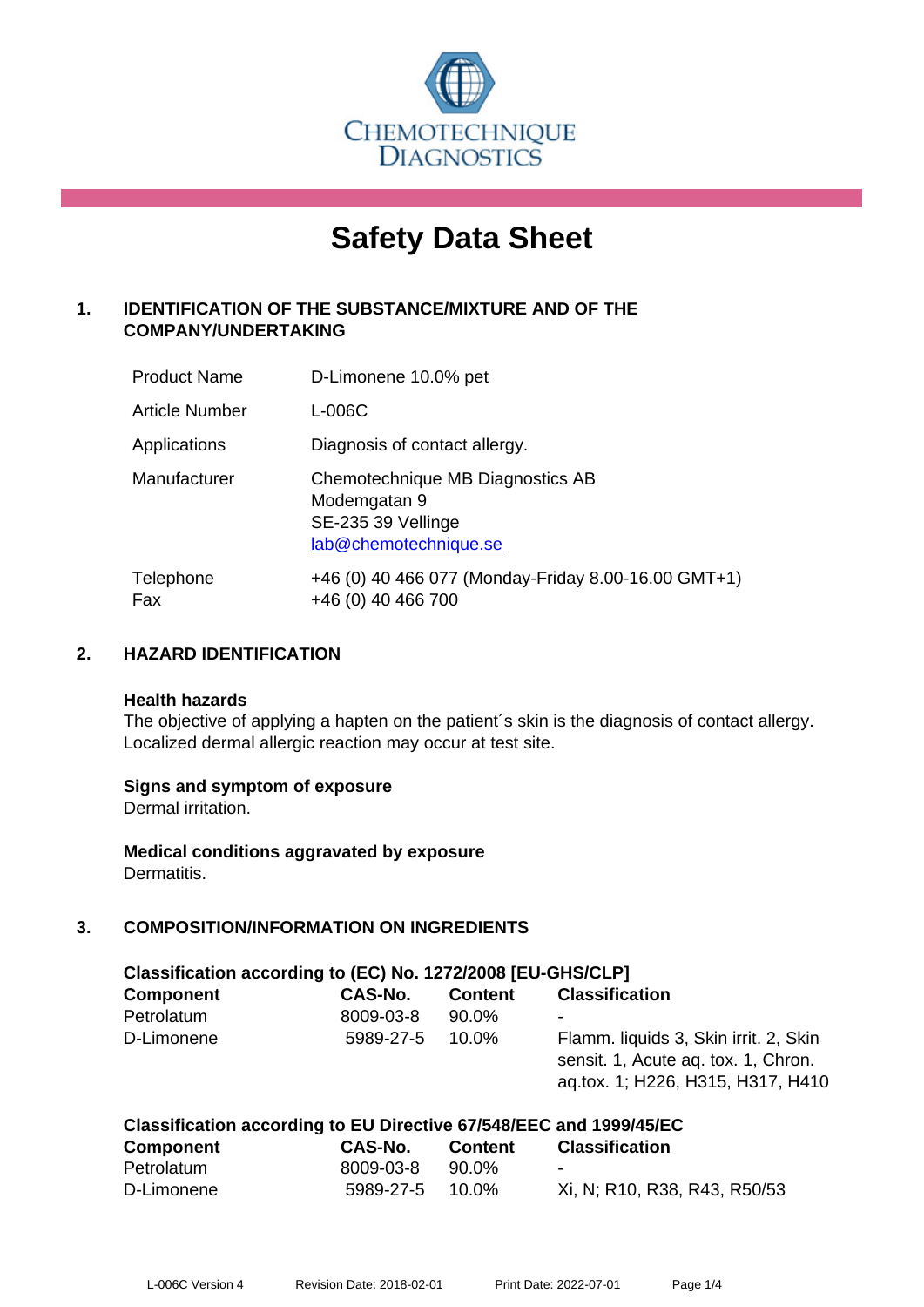## **4. FIRST AID MEASURES**

## **Emergency and first aid procedures**

Obtain medical attention.

# **5. FIRE-FIGHTING MEASURES\***

#### **Suitable extinguish media**

CO2, powder or water spray. Fight larger fires with water spray or alcohol resistant foam.

# **For safety reasons unsuitable extinguishing agents**

Water with full jet.

## **Special protective equipment for fire-fighters**

Wear self-contained respiratory protective device. Wear fully protective suit.

\*Data is shown for petrolatum only

## **6. ACCIDENTAL RELEASES MEASURES**

**Steps to be taken if material is released or spilled** Contain and place in a closed container.

# **7. HANDLING AND STORAGE**

**Precautions to be taken in handling and storage** Store dark at 5-8°C. Avoid extended exposure to light. FOR EXTERNAL USE ONLY.

# **8. EXPOSURE CONTROLS/PERSONAL PROTECTION**

**Respiratory protection** Not required.

**Ventilation** Local exhaust.

**Protective gloves** Disposal gloves.

#### **Eye protection** Not required with normal use.

## **Work/Hygienic practices**

Wash hands after each use.

## **9. PHYSICAL AND CHEMICAL PROPERTIES**

Odour Fragrance

Appearance Ivory White Semi-solid

Melting point\* 50-55° C Flash point\*  $>100^{\circ}$ C

Boiling point\* No data available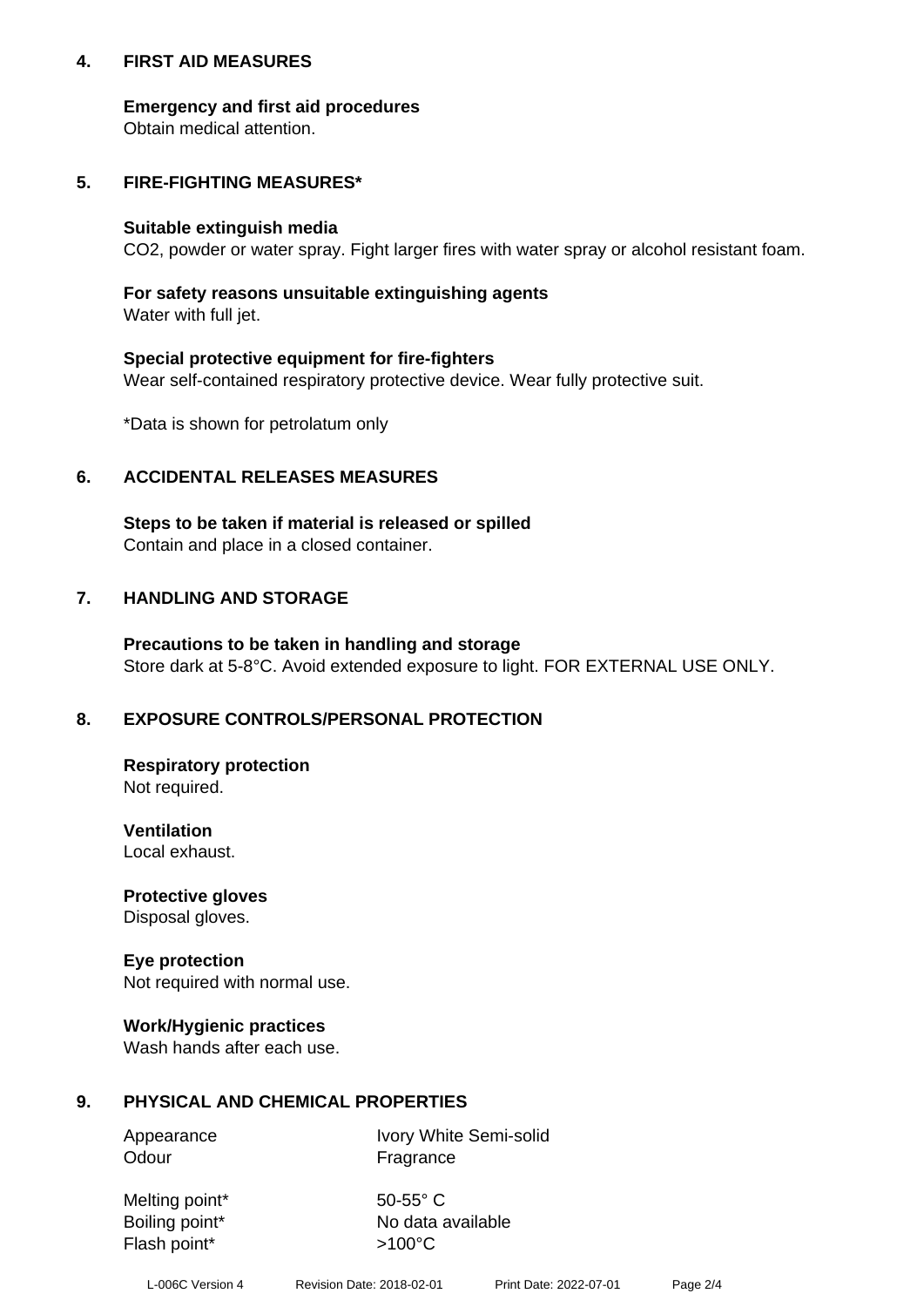Density\* No data available. Solubility in/Miscibility with Water\*

Self ignition\* Product does not self ignite. Danger of explosion\* Product does not present an explosion hazard. Insoluble

\*Data is shown for petrolatum only

# **10. STABILITY AND REACTIVITY**

#### **Incompability**

May react with strong oxidizing agents.

#### **Stability**

Stable at recommended storage conditions.

#### **Hazardous byproducts**

Combustion may generate CO, CO2 and other oxides.

**Hazardous polymerization**

Will not occur.

## **11. TOXICOLOGICAL INFORMATION**

No data available.

## **12. ECOLOGICAL INFORMATION**

No data available.

## **13. DISPOSAL CONSIDERATIONS**

#### **Waste disposal method**

Comply with federal, state/provincial and local regulation.

#### **14. TRANSPORT INFORMATION**

Not dangerous goods.

## **15. REGULATORY INFORMATION**

The classification is according to the latest editions of the EU lists, and extended by company and literature data.

#### **16. OTHER INFORMATION**

#### **Text of H-statements and R-phrases mentioned in Section 3**

| Flamm. liquids 3 |                           | Flammable liquids (Category 3)      |          |
|------------------|---------------------------|-------------------------------------|----------|
| Skin irrit. 2    |                           | Skin irritation (Category 2)        |          |
| Skin sensit. 1   |                           | Skin sensitization (Category 1)     |          |
| Acute ag. tox. 1 |                           | Acute aquatic toxicity (Category 1) |          |
| L-006C Version 4 | Revision Date: 2018-02-01 | Print Date: 2022-07-01              | Page 3/4 |